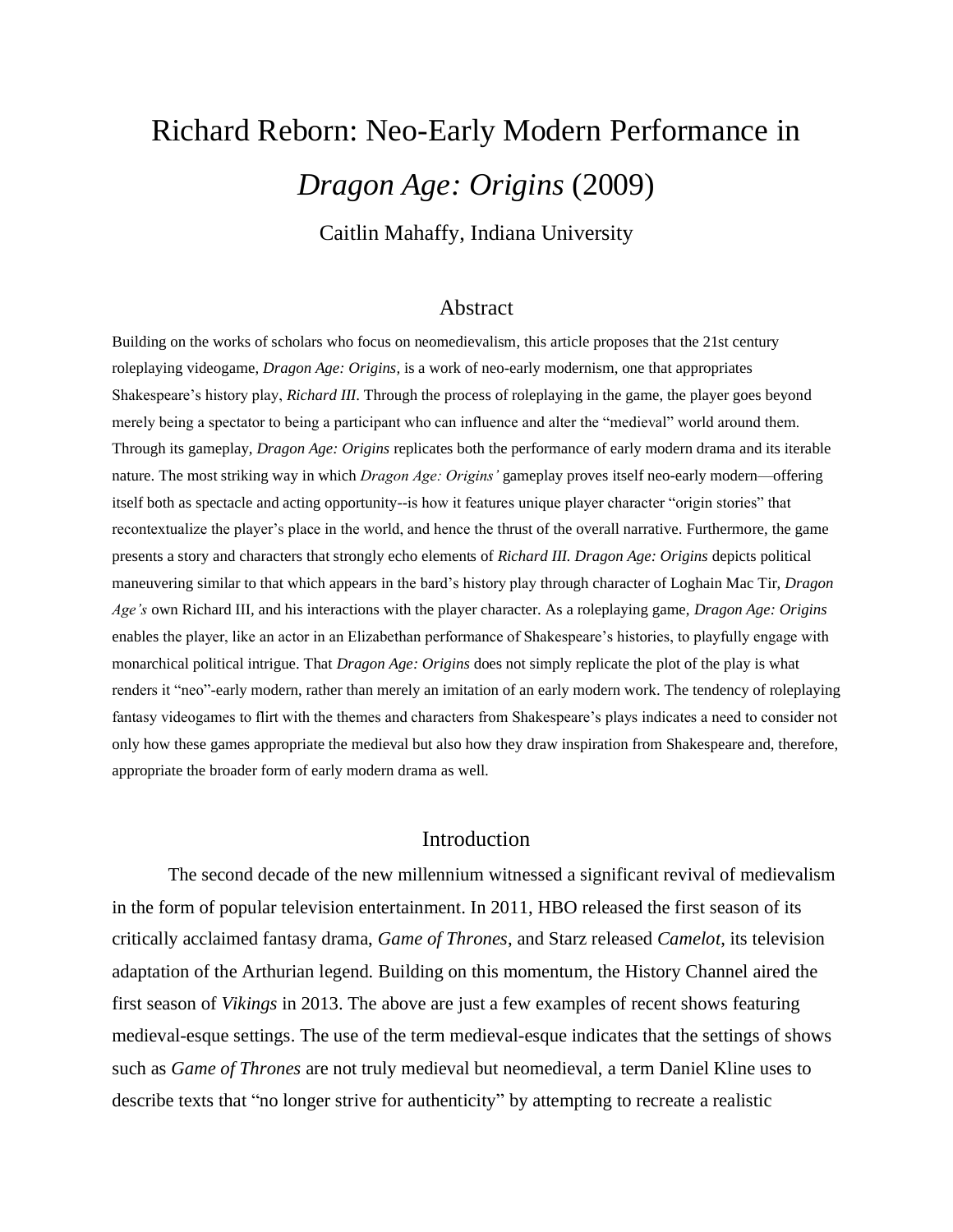depiction of the Middle Ages but are instead characterized by a kind of "double consciousness" (Kline 2014, 4). In other words, neomedievalism is always in conversation with both the actual medieval past and with an intermediary, fantastical portrayal of the Middle Ages, as is the case for Tolkien's *Lord of the Rings* or the tabletop game *Dungeons and Dragons* (Kline 2014, 4–5).

Though neomedievalism is popular in modern media, it did not originate in the  $21<sup>st</sup>$ century. In fact, some scholars contend that the genre was frequently explored by William Shakespeare. In his article "Chantry, Chronicle, and Cockpit," Brian Walsh poses the following question: "How does Shakespeare reconcile the Elizabethan present with the medieval past?" (Walsh 2009, 152). Walsh contends that Shakespeare is preoccupied by the desire to re-imagine or even re-create the Middle Ages (Walsh 2009, 152). His article largely centers on an analysis of Shakespeare's *Henry V,* and he makes the following observation concerning this play:

> The self-consciousness about the constitution and dissemination of historical knowledge is the central feature of this Shakespearean *ars historia* we can construct from this play. Change is highlighted, in other words, not as an occasion to make moral pronouncements or to convey a general sense of worldly mutability, but to examine the *concept* of history and transformations to how the past is represented and circulated. (Walsh 2009, 153)

Thus, Walsh depicts Shakespeare as a playwright who was fascinated by the late medieval period, and it is due to that fascination, rather than any "moral pronouncements," that the Bard invented his own synthetic Middle Ages. His history plays are concerned with the societies of the past and with creating connections between the medieval past and the early modern present.

Based on the description of Walsh's article above, it initially seems as though Shakespeare's work could be easily categorized as a work of neomedievalism; It is arguable, however, whether Shakespeare's history plays are actually better characterized as simply medievalistic, and I would suggest they attempt to fabricate a synthetic medieval reality, rather than the sort of self-aware simulation such as that presented by *Game of Thrones.* Either way, Shakespeare's history plays are text based, as all plays are. By text-based, I mean the fact that the text of a play is a script that can be performed repeatedly, and each performance can have its own unique features. This iterability of theatrical performance stands in sharp contrast to a neomedieval television program such as *Thrones,* which lacks the possibilities of restaging that characterize drama as a genre. Thus, Shakespeare's plays do not reflect a stable or ahistorical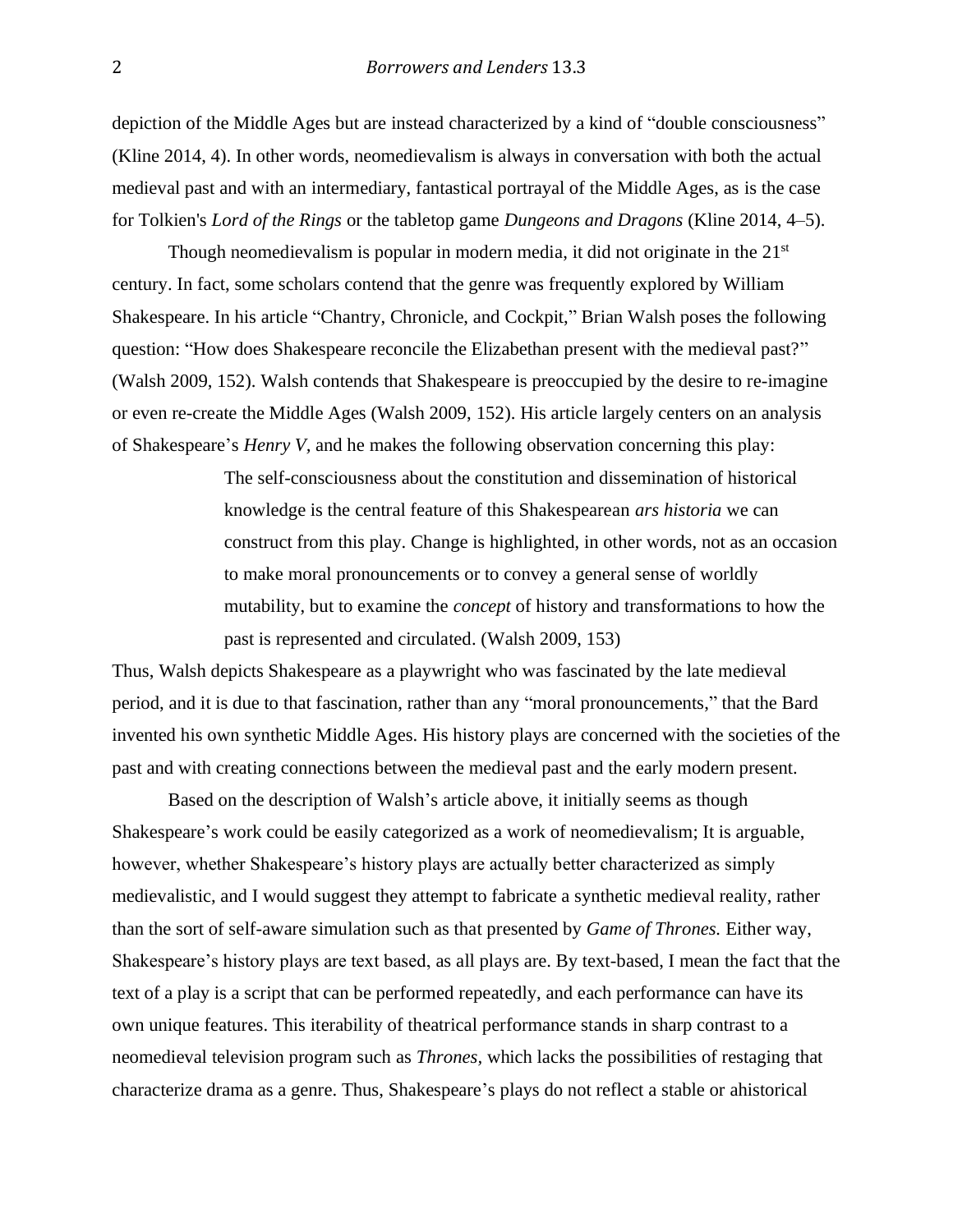assemblage of the medieval and the modern each time they are performed; rather, they are reimagined and, through this process, become new with each production. Certainly there are performances of Shakespearean drama that strive toward the neomedieval "double consciousness"—the sense of the medieval being mediated through and to the present—but many may not. Instead, the scriptive nature of the history plays allows them to be enacted repeatedly and multifariously.

Ultimately, the iterative nature of play texts works in tandem with the performers, audience, and material circumstances of a performance to create an original piece of art every time a play is performed. William B. Worthen clearly outlines this idea in an article titled "Drama, Performativity, and Performance":

> The performance [of a play] is not a citation of the text. The ceremony deploys the text—and much else—as part of an elaborate reiteration of a specific vision of social order: the meaning of the performance depends on the citation not of the text but of regimes of heterosexual socialization, on the interplay among a specific text, individual performers, the materiality and historical density of performance and the web of performance practices that constitute the performance as a meaningful citation…performing reconstitutes the text; it does not echo, give voice to, or translate the text (Worthen 1998, 1097).

Worthen's apprehension of the play-text as "part of an elaborate reiteration of a specific vision of social order" underscores how performance will always mirror the prevailing ideologies of the time in which it is produced. Thus, actual productions of drama are not necessarily constrained by the original texts, and every new performance reinvigorates a play with new life.

I have suggested that Shakespeare's history plays offer synthetic medievalistic experiences that are characterized by significant deviations from the historical events that they depict with regards to material, semiotic, and spatiotemporal modalities. Yet medievalistic depictions of the Middle Ages are not exclusive to text-based literary works—I would like to suggest they have currency in videogames as well. As Gina Bloom highlights the relationship between Shakespeare's works and videogames:

> I submit that Shakespeare is fitting inspiration for game designers not only because of the literary content of the plays, and the biographical game of the author, but because of the theatrical context in which those plays were first and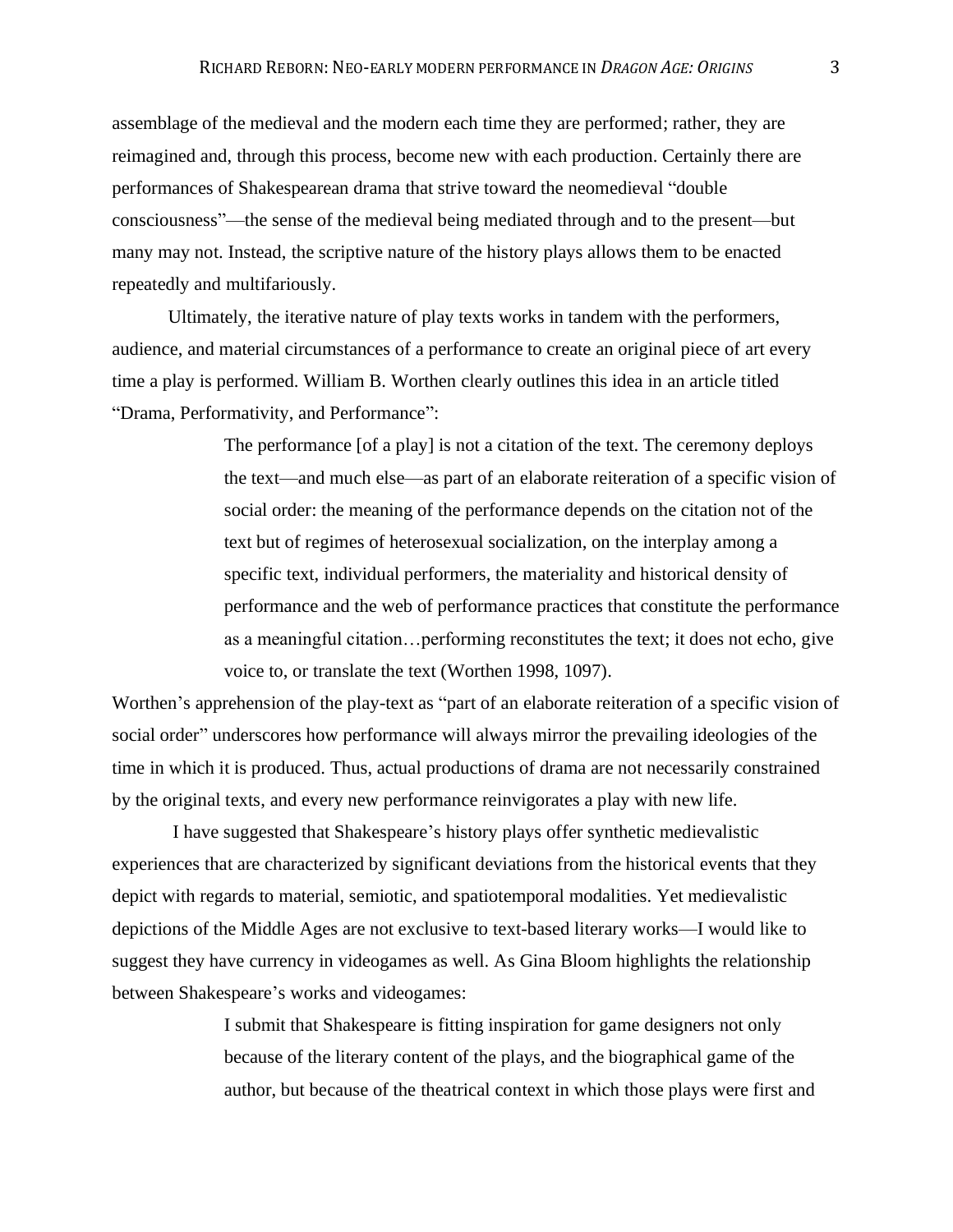continue to be performed. Theater is a good model for games because it is one of the earliest media technologies for interactive play. (Bloom 2018, 1)

Using Bloom's argument as a springboard, I suggest that the interactive nature of roleplaying videogames characterizes their relationship to theater and performance—particularly the live performances of Shakespeare's works in Elizabethan England. Of this audience interaction, Bloom notes that "old London theaters used to encourage audience-actor interactions in a way that they now no longer do" (Bloom 2018, 3), with audiences of the time often interacting both with the actors onstage and with one another during a live performance (Bloom 2018, 5). As games, too, not only encourage but require audience-actor interactions to drive the plot forward, they may parallel elements of Elizabethan theater. And in a roleplaying game, the player is always both audience and actor, as the player's choice usually contributes to the progression of the story, and, therefore, each "performance" of a game, like a theatrical production, is an original or at least particular artwork. Because their goal is not simply to recreate an imagined past for a spectator but to explore it through interaction, roleplaying videogames are perhaps more neo-early modern than neomedieval.

That is, in the process of roleplaying, the player goes beyond merely being a spectator to being a participant who can influence and alter the "medieval" world around them (as allowed by the parameters of any particular game). This relationship renders certain roleplaying games neoearly modern in character, I argue, because in their gameplay, they replicate both the performance of Elizabethan drama *and* its interactive nature. To explain further the compelling relationship between drama and roleplaying videogames, I turn to Linda Charnes' argument that drama is a genre that allows one to explore multiplicity in terms of identity in a unique way:

> Drama, as written script that is repeatedly performable, embodies a principle of multiplicity, since it takes figures from narrative genres and "translates" them into dramatic figures, who are multiplied again by actors who perform them, and yet again by subsequent performances with different actors. (Charnes 1993, 6)

The nature of drama allows Shakespeare's plays to be indefinitely re-conceptualized and recreated. I argue that roleplaying videogames offer a similar freedom, as all performances do, by virtue of the fact that performances—both Elizabethan and otherwise—are always iterable; this iterability constantly lends them new life. Just as actors onstage can explore different ways of portraying their characters, so too does the player of a game have the freedom to determine both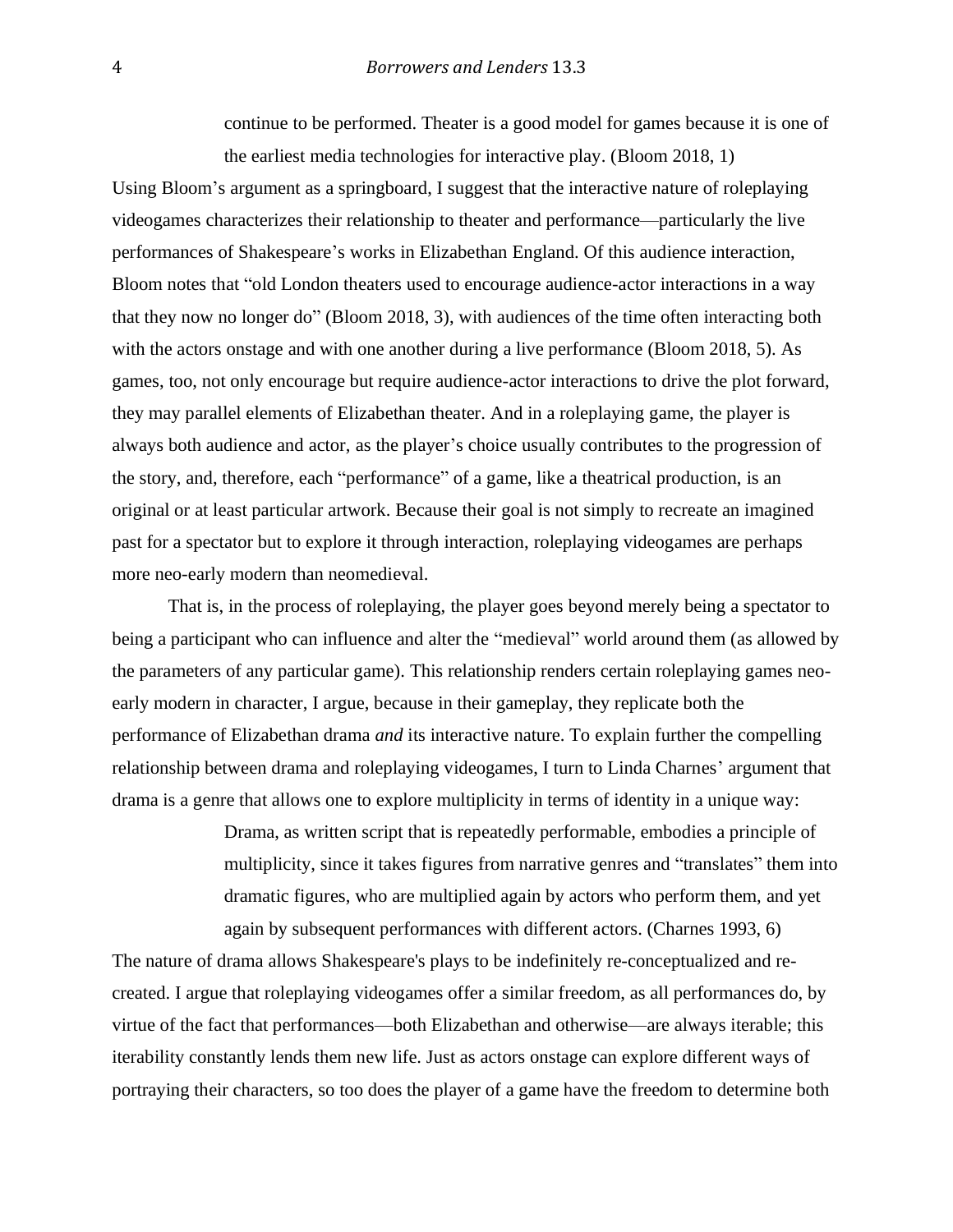the personality of their avatar and how that character interacts with other characters in the game; thus, each time players replay a game, they can reconsider previous choices and change their avatars' behavior. But each playthrough, like each performance of a Shakespearean history, also generates a new—or, at the least, slightly different—version of the "medieval" world in which these avatars interact.

If we accept that, like Shakespeare's works, roleplaying videogames are ultimately a kind of theatrical play, then it seems that these games should be classified as works of neo-early modernism rather than neomedievalism. Marina Gerzic and Aidan Norrie have defined early modernism as "the reception, interpretation, or recreation of the early modern period in postearly modern cultures—as a means to address this gap [the gap between the early modern era and our own time] in classification" (Gerzic and Norrie 2019, 3). I argue that, though their content is largely medievalistic, these games' performative aspects put them in conversation with features of early modern theater. Certain roleplaying videogames, being iterable, interactive performances, may therefore be understood as belonging to the genre of neo-early modernism a genre that takes recognizable aspects of early modern performance, such as the allowance of active audience participation in such performances, and re-imagines them in terms of modern entertainment.

As an example, in the next section I argue that *Dragon Age: Origins,* a roleplaying videogame released in 2009, shortly before the resurgence of popular neomedievalism, models itself on the medievalistic works of Shakespeare. But the game is also neo-early modern, as its iterative nature multiplies interpretive possibilities, just as Shakespeare's textual adaptations of medieval history have vast potential to be reimagined on a theater stage. Like Shakespeare's plays, a roleplaying game such as *Dragon Age* encourages its players to engage in the creation of and performance in their own version of a medievalistic play world.

## Shakespearean Politics in *Dragon Age: Origins*

Rob Conkie has used the term "Shakespeare aftershocks" to describe settings, contexts, and themes in fiction that appear to have been influenced by Shakespeare's plays despite never explicitly referencing them. Shakespeare's works, Conkie contends, "provide an earthquake-like impact, the vibrations of which continue to echo through history" (Conkie 2009, 549). I believe that one can see such impacts, vibration, and echoes throughout various characters and situations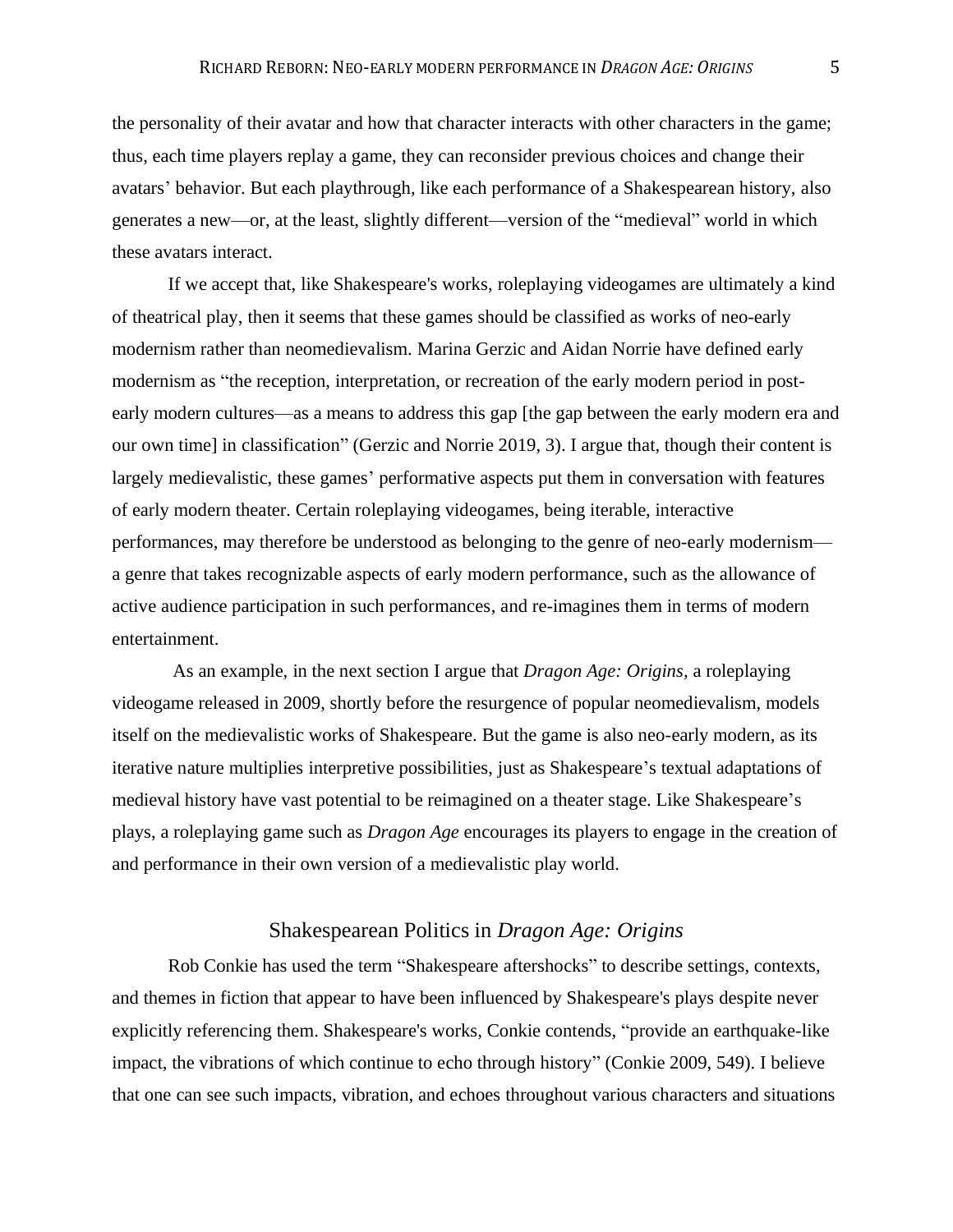in *Dragon Age: Origins.* In this essay, I will specifically argue that *Dragon Age: Origins* depicts political maneuvering similar to that which appears in Shakespeare's history plays, focusing on the character of Loghain Mac Tir, *Dragon Age's* own Richard III*,* and his interactions with the player character. As a roleplaying game, *Dragon Age* enables the player, like an actor in an Elizabethan performance of Shakespeare's histories, to playfully engage with monarchical political intrigue. But the player is also their own audience, and can enjoy multiple playthroughs of *Dragon Age*, during which their interactions with non-player characters may differ, and divergent decisions make the journey through a familiar tale seem newly intriguing. Perhaps the most strikingly Shakespearean aspect of the world depicted in *Dragon Age: Origins* is its political imbroglio.

To help the unfamiliar reader, I offer a brief summary of the game's central plot: In the fantasy kingdom of Fereldan, Loghain Mac Tir is the nefarious general who leads King Cailan's army. The narrative begins with Ferelden at war with vicious humanoid monsters called Darkspawn, who threaten to destroy the nation and its people. Though Loghain is not of royal blood, he has strong ties to the royal family through his daughter, Anora, who is King Cailan's wife. The idealistic King Cailan believes that the Darkspawn threat can easily be thwarted with the help of the Grey Wardens, knights specifically trained to defeat these monsters. Cailan gathers as many Grey Wardens as he can—this includes the player character, who has just joined the Order--in an attempt to defeat the bulk of the Darkspawn horde in battle near the ruins of an ancient military fort called Ostagar.

Loghain is to lead the army into battle. Cailan's optimism proves ill-advised when Loghain betrays him by ordering his troops to withdraw, leaving only the king and a small group of Grey Wardens to fight the Darkspawn. Given their limited numbers, the Grey Wardens prove no match for the monsters and are swiftly defeated. Only the player character and a fellow Grey Warden named Alistair survive. Following the Battle at Ostagar, Loghain then appoints himself king regent, as his daughter and Cailan have no heir. The country is divided over Loghain's actions: Some believe his account of the events (namely, that he and his men fought valiantly in the battle until it became apparent that it was lost), while the majority appear to suspect that Loghain is power-mad and used the battle as an opportunity to murder the young king and usurp his throne. For the remainder of the game, the player character has two objectives: to gather an army to replace the one lost at Ostagar and to put an end to Loghain's treachery.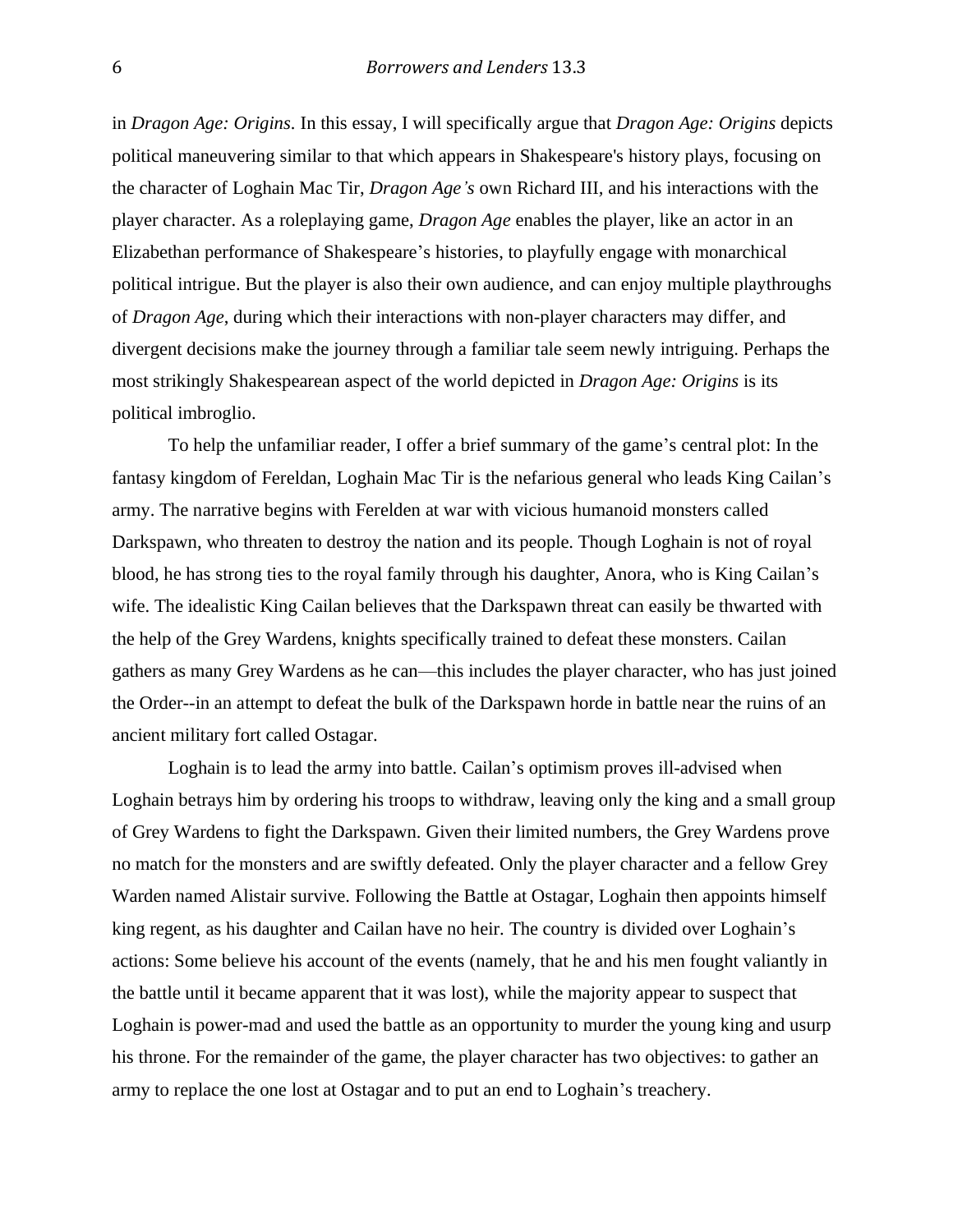

#### *Figure 1: Loghain Sounds the Retreat*

Based on the above summary alone, Loghain initially seems similar to many characters in *Games of Thrones*: a scheming, ruthless individual determined to seize and hold the throne at all costs. As the player observes Loghain's tactics, however, it becomes clear that his story vibrates with "aftershocks" of Shakespeare's history plays, particularly *Richard III.* Through Loghain, *Dragon Age: Origins* engages with the legacy of Richard III, employing its version of this character in much the way Shakespeare uses Richard to explore anxieties of Renaissance England's political landscape.

Throughout *Dragon Age: Origins,* the majority of the decisions that the player—known as "the Warden"—must make are political ones, and many relate specifically to the tyranny of the power-mad general Loghain, but all of them eventually come to bear on the question of his usurpation. Each time the Warden enters a new section of the campaign, their help is requested by inhabitants of the kingdom in various matters, as the political tumult has left Ferelden in disarray. While the player travels the kingdom and solves these issues, they eventually learn that their fellow Grey Warden, Alistair, is actually a royal bastard and therefore arguably has a stronger claim to the throne than Loghain.

In light of this discovery, the player can openly support Alistair's accession to the crown. After traveling the kingdom, solving problems, and amassing allies, the player may approach Loghain and contest his right to rule. With the help Arl Eamon, a noble who opposes Loghain,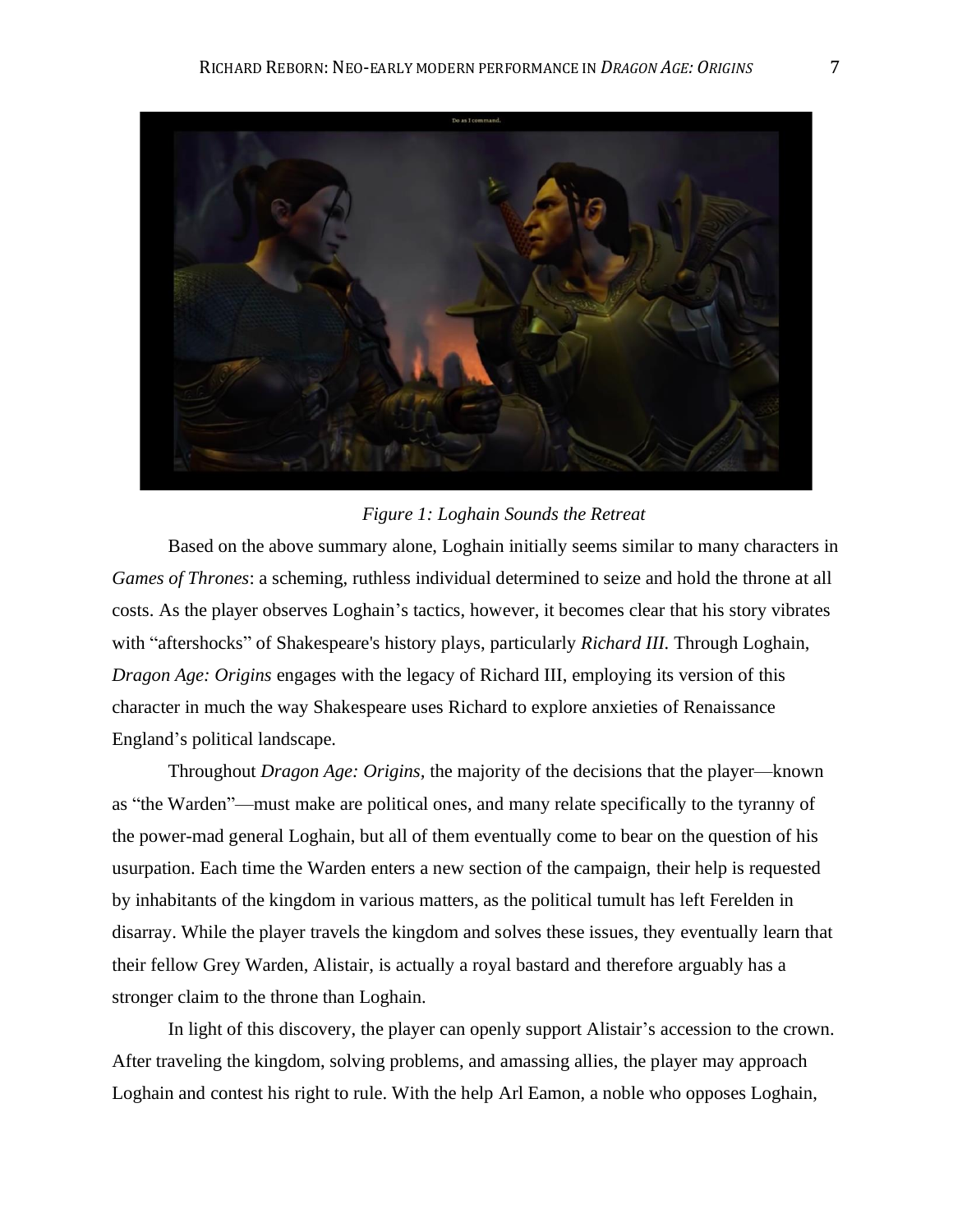the Warden is able to call a Landsmeet, a meeting during which all the nobility gathers to discuss major political issues. It is ultimately the player's duty to impress the nobles at the Landsmeet so that they will support Alistair's claim and oust Loghain. If the player-Warden has gathered enough allies during the game prior to the Landsmeet, the nobles will support the player-warden. Otherwise, they may vote in favor of Loghain's rule, in which case the player will have to defeat Loghain in combat before Alistair can be crowned.

Thus, throughout the game, the player is encouraged to make decisions that will earn them future political support, which should result in the Landsmeet voting against Loghain. One example of such a decision occurs when the player-Warden encounters a young man on a torture rack in one of the many dungeons you can explore throughout the game. After rescuing the young man, the player gains an opportunity to engage in a conversation with him, during which they learn the source of Loghain's authority.



*Figure 2: Torture at Loghain's Hands*

It happens that the young man is the son of a prominent nobleman who dared to speak out against Loghain's usurpation. In response, Loghain ordered his followers to torture the nobleman's son in the hope of breaking his will. If the player character speaks with the prisoner at length, they can convince him to return home and encourage his father to stand against Loghain despite the ordeal that the prisoner has undergone. The young noble will tentatively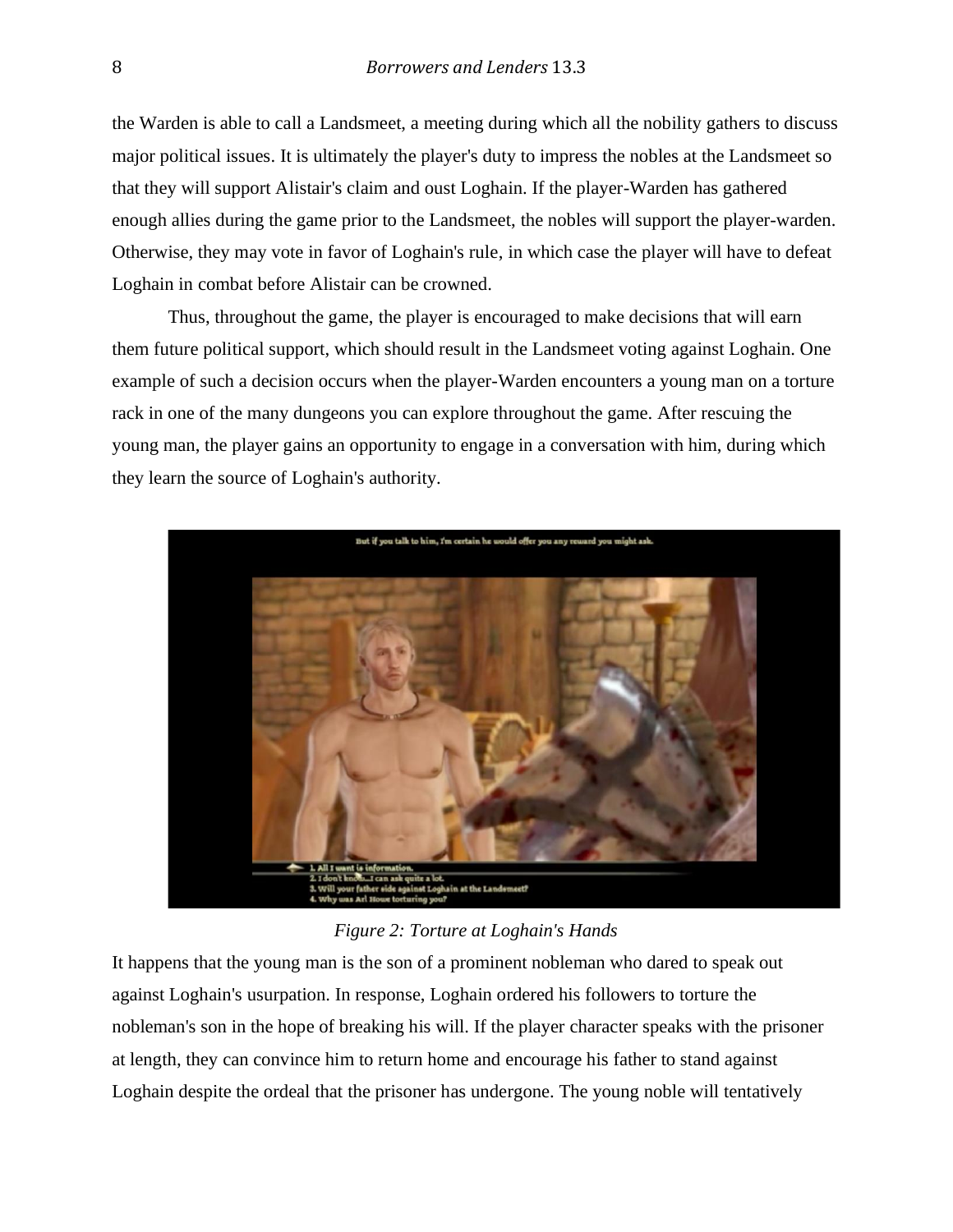agree to do so. Thus, players learn how Loghain, as a usurper, gains support through inspiring fear and silencing opponents.

Loghain's oppressive and fear-based tactics register, as a Shakespearean aftershock, the exchange between Buckingham and Richard in *Richard III*, when Richard asks the former about the people of England's reaction to the news that Richard is to become king. When Richard inquires as to whether the populace rejoiced over his ascension to the throne, Buckingham replies, "No. So God help me, they spake not a word / But like dumb statues or breathing stones / Stared on each other and looked deathly pale" (Shakespeare 2009 3.7. 24–26). These are not happy subjects, but fearful ones. Yet since no one openly protests against him, Richard's position as king is secure. Likewise, the people of Ferelden are too intimidated to oppose Loghain and will only do so if the Warden rallies the nobles at the Landsmeet.

Notably, *Dragon Age'*s similarities to *Richard III* do not end with the frightened citizens. The game soon reveals Loghain to be a monarch who does not hesitate to destroy members of his own family should they prove a threat to his throne. Loghain's daughter, Anora, was married to King Cailan before Loghain's betrayal, and is much beloved by the people of Ferelden. And, therefore, Loghain sees her as a potential threat. In one of the game's key quests, the player is required to rescue Anora from Loghain's righthand man, Howe, who has kidnapped her and imprisoned her in his castle on Loghain's orders.



*Figure 3: Rescuing Anora*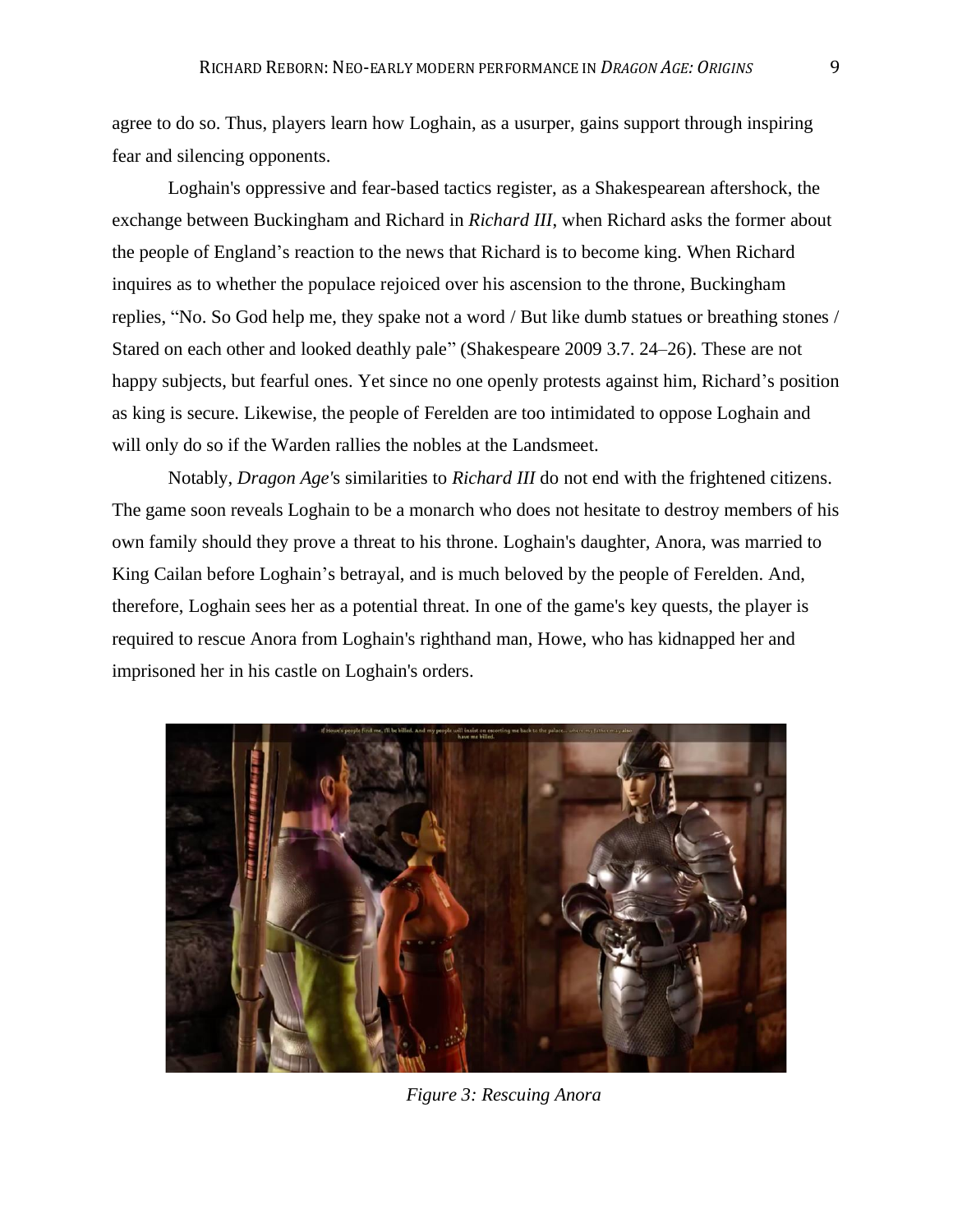Upon being rescued, Anora expresses her fear that her father intended to hold her hostage until he could decide on a discreet way of disposing of her (Figure 3). Loghain's willingness to murder his own daughter is reminiscent of Richard III's murder of his own family members—his brothers and nephews—as it is through these murders that Richard is able to seize and secure the throne for himself.

Beyond the apparent relationship of content between Shakespeare's history play and this game, however, I have also claimed that the roleplaying videogame is a kind of dramatic performance, specifically, a neo-early modern production that requires its audience to both watch and interact with the action unfolding before them. I am also not the first to argue that games and Shakespearean theater resemble one another; Rebecca Bushnell, for example, argues that "while still constrained by the game's overall plot and program, [players] are both actors and collaborators in writing the story as well as the audience of their own performance" (Bushnell 2020, X). Bushnell makes two critical points: The first is that the player becomes both an actor and a spectator while playing a roleplaying videogame, and the second is that the player is always constrained by a game's overall plot and gameplay. Thus, despite the fact that the events that take place within a game's narrative are always designed and in some sense pre-determined, what makes the game intriguing is how the player-actor may recreate those events during each playthrough, making alternative choices that revise or reorder events in ways that render the overall experience fresh each time the game is played. In the following section, I explore the ways in which the mechanics of *Dragon Age: Origins* enable the player to participate in a theatrical drama that feels like a live performance.

# Character Development as Acting Decisions

Whether in theatrical productions, cinematic adaptations, or videogames that draw on Shakespeare, Shakespearean roles can be interpreted in a variety of ways. For example, in an article discussing Benedict Cumberbatch's portrayal of Richard III in *The Hollow Crown,* Marina Gerzic notes that Cumberbatch's Richard has been described as "sexy" by a number of reviewers and fans (Gerzic 2019, 197). Needless to say, *The Hollow Crown* does not alter the story that Shakespeare crafted: Richard III still concocts the same schemes, murders the same unfortunate opponents, and dies the same anticlimactic death when Richmond defeats him in battles and takes his throne. However, Cumberbatch imbues the character with a twisted sort of charm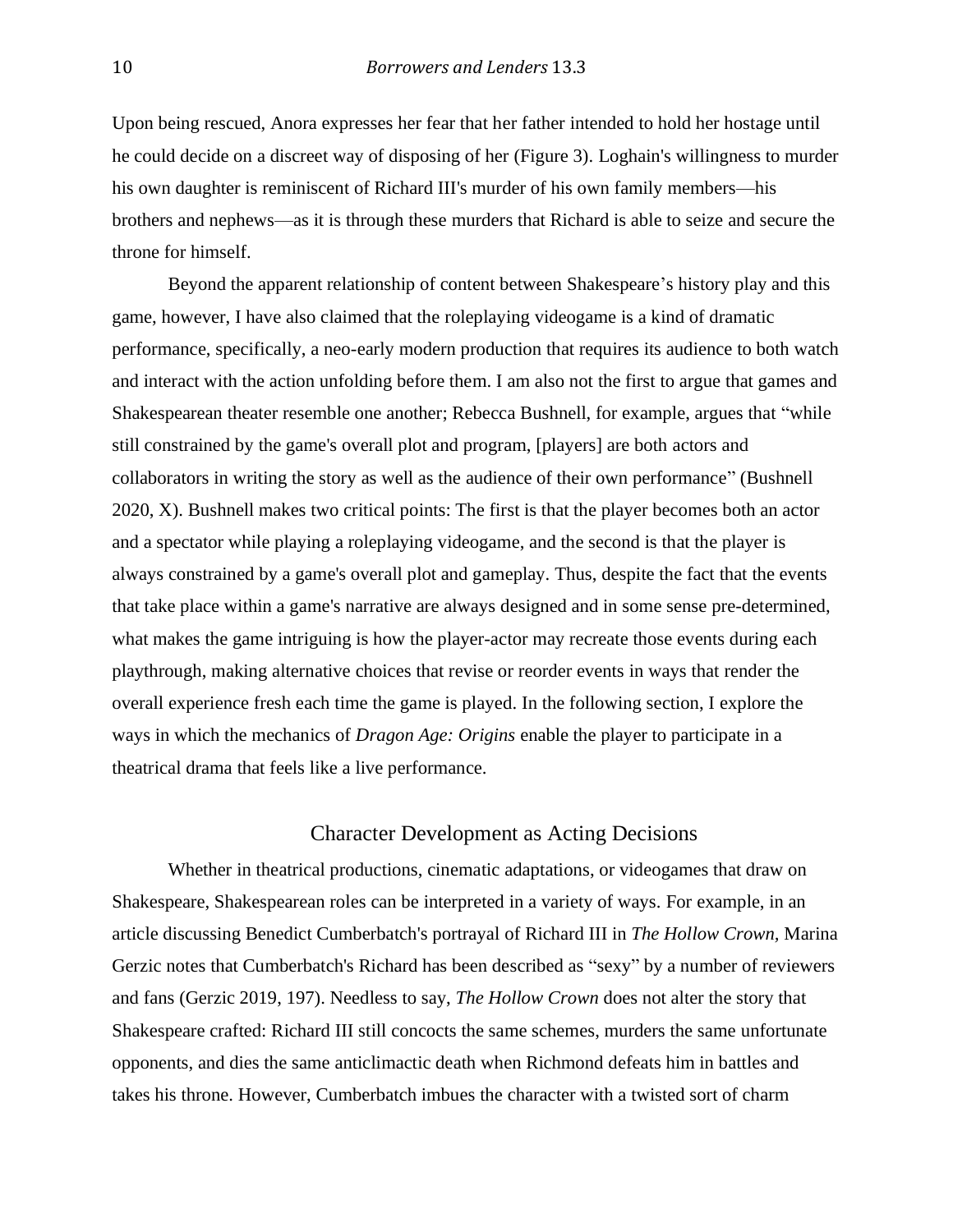beyond that arguably inherent in the Vice character type. Ultimately, though, it is Cumberbatch's sexiness that renders his portrayal of the character new and unique. As Dominic Cooke, the film's director, notes: "He's [Cumberbatch's Richard] very charming and sexy and compelling and funny and I think people are going to really enjoy it. We enjoy watching scary and sometimes horrible things" (Debnath 2016, 1). Cooke goes on to say that while audiences may not always *like* Richard, Cumberbatch's portrayal will at least make them enjoy watching his character onscreen. Cumberbatch's Richard serves as a specific example of what lends early modern drama its longevity: with each individual performance of a play, the actors have an opportunity to re-interpret the characters that they play and, in doing so, create a fresh experience.

Perhaps the most striking way in which *Dragon Age: Origins*' gameplay proves itself neo-early modern—offering itself both as spectacle and acting opportunity--is how it features unique player character "origin stories" that recontextualize the player's place in the world, and hence the thrust of the overall narrative. Each origin story essentially serves as a potential prologue to the game, determining the player character's backstory and the hardships they have to endure before the game's main storyline commences. The player may choose to be a human noble, an elf living in the city or wilderness, a common or noble dwarf, or a mage. These origin stories are especially important in exploring *Dragon Age: Origins* as a performance, as they help players to determine how they will "play" their characters, and how the game world will react to them. The city elf, for example, has lived in the slums of Ferelden's capital, Denerim, and has always been regarded as inferior to humans due to their race. By contrast, the human noble is treated like a member of the aristocracy and respected by all. Each origin story shows the main character's path to joining the Grey Wardens, and many players have noted that, though the prologue-like origins only account for two hours of an approximately forty-hour game, these character backstories determine how players decide to interpret their avatars for the duration of *Dragon Age: Origins*. 1

Reading through such fan conversations makes it apparent that the origin stories in this game are crucial to the characters that players design. Although the game is ultimately similar to a play, in that the same major events and conclusion always occur, the way the main character engages with those events is dependent on how the player-as-actor performs their role, and indeed, what role they choose to begin with. As a result, the player is able to explore the political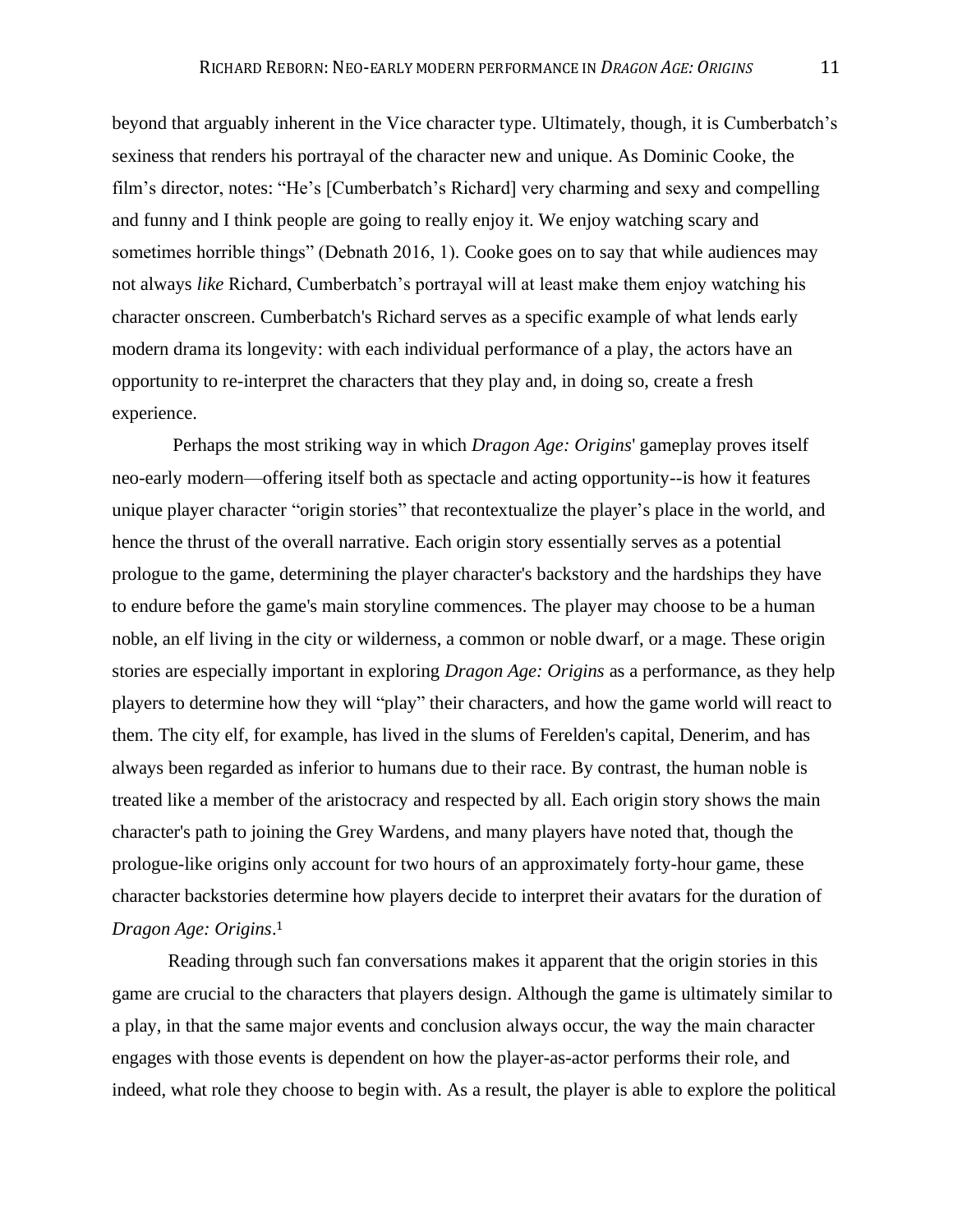situations that Shakespeare investigated through fresh eyes, for while most of Shakespeare's *Richard III* follows the eponymous villain as he makes his treacherous way through the events of the play, *Dragon Age*'s origin stories allow the player to enter into the sociopolitical tangle of Fereldan not only as a witness to a Richard figure's usurpation and oppression, but also as a force of active resistance. Each of these backstories encourages the player to roleplay in a particular way, and thus inform how the Warden responds to the ambiguities and turmoil that are presented within the game world.

*Dragon Age: Origins* draws on both the form and content of early modern drama to create a new interactive experience. As Shakespeare's histories do with his audiences, the game solicits players' collaboration in bringing to life an image of a medievalistic past. But what makes the experience "new" is that the game grants players the opportunity to explore the ambiguities of scripted narrative in a way traditional theater does not. To provide an example of the ways in which the gameplay allows players to explore the possibilities implicit in Shakespeare's work, I return to *Dragon Age*'s own Richard III, Loghain Mac Tir.

# Richard's Redemption

Inevitably, in light of Loghain's crimes, the game concludes with his deposition and subsequent execution. That execution, though unavoidable, is ghoulishly entertaining because the player can determine the manner in which it is performed.



*Figure 4: Commanding Loghain to Stand Down*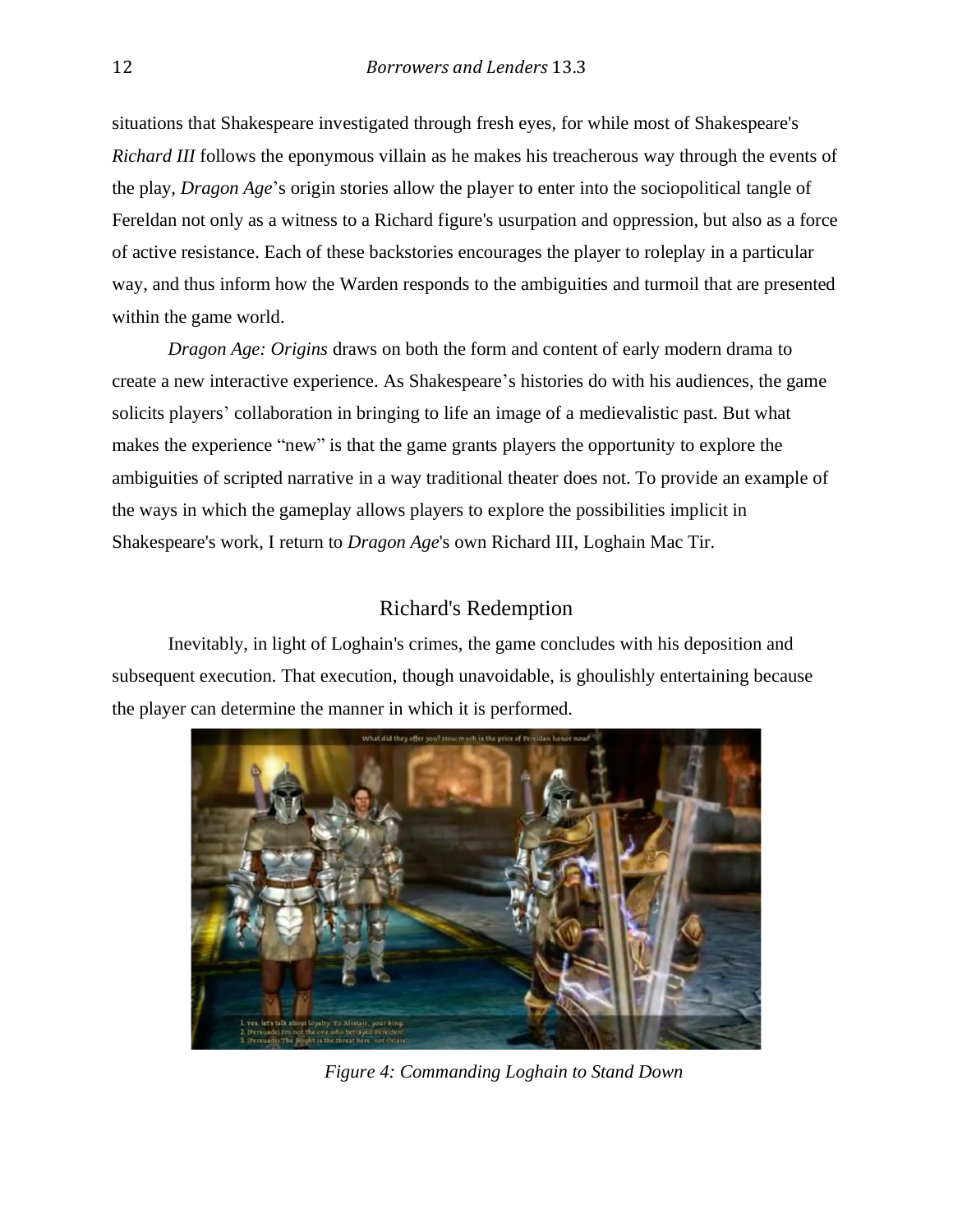When the player defeats Loghain, they can either execute him immediately or draft him into the Grey Wardens—also ultimately a death sentence, as the Warden can choose Loghain to battle the Archdemon, the leader of the Darkspawn, during the game's final confrontation, and he will not survive. Though both choices lead to Loghain's death, joining the Wardens emphasizes Loghain's status as a once-celebrated war hero, and presents an opportunity to atone for his usurpation and its fallout. In this way, *Dragon Age* explores an alternate ending for this *Richard III* narrative. In an article on games based on Shakespeare's *Hamlet,* Matthew Harrison and Michael Lutz argue that

> The untaken paths within a play have their own reality: each night, Hamlet *might*  kill Claudius, even though he will not. Games […] open up the *might* to action as well as to passion, cutting Hamlet loose from the structures of plot and psychology that paralyze him. But, in the process, they eviscerate *Hamlet,*  replacing Shakespeare's action with something of our own. (Harrison and Lutz, 2017, 30)

Along similar lines, I argue that, in sparing Loghain, the player has an opportunity to "eviscerate" this Richard III figure, giving the character an unexpected opportunity that can result in a starkly different ending from that which follows Loghain's execution. *Dragon Age* is interested in exploring the "*might*" that Harrison and Lutz describe by offering a usurper an opportunity for redemption through self-sacrifice.

Although it might seem *Dragon Age: Origins* gives the player substantial options with regards to Loghain, one must also consider the options that the player is *not* given. They cannot, for example, forgive Loghain's atrocious deeds and support him, thereby allowing him to remain on the throne. The game demands that Loghain's nefarious deeds face some kind of repercussion and, ultimately, an appropriate death. Although the game may initially appear to create a fully alternative ending for this Richard-esque figure, it truly only delays the original ending—his death due to his actions. The "options" that the player is given, then, have more to do with the fact that the game itself is a live performance than they do with redeeming *Dragon Age*'s Richard.

In deciding Loghain's fate, the player has the opportunity to consider how their character, based on origin and subsequent character development, would choose to punish this traitor. If the player's character is a human noble, for example, then Loghain turns out to be responsible for the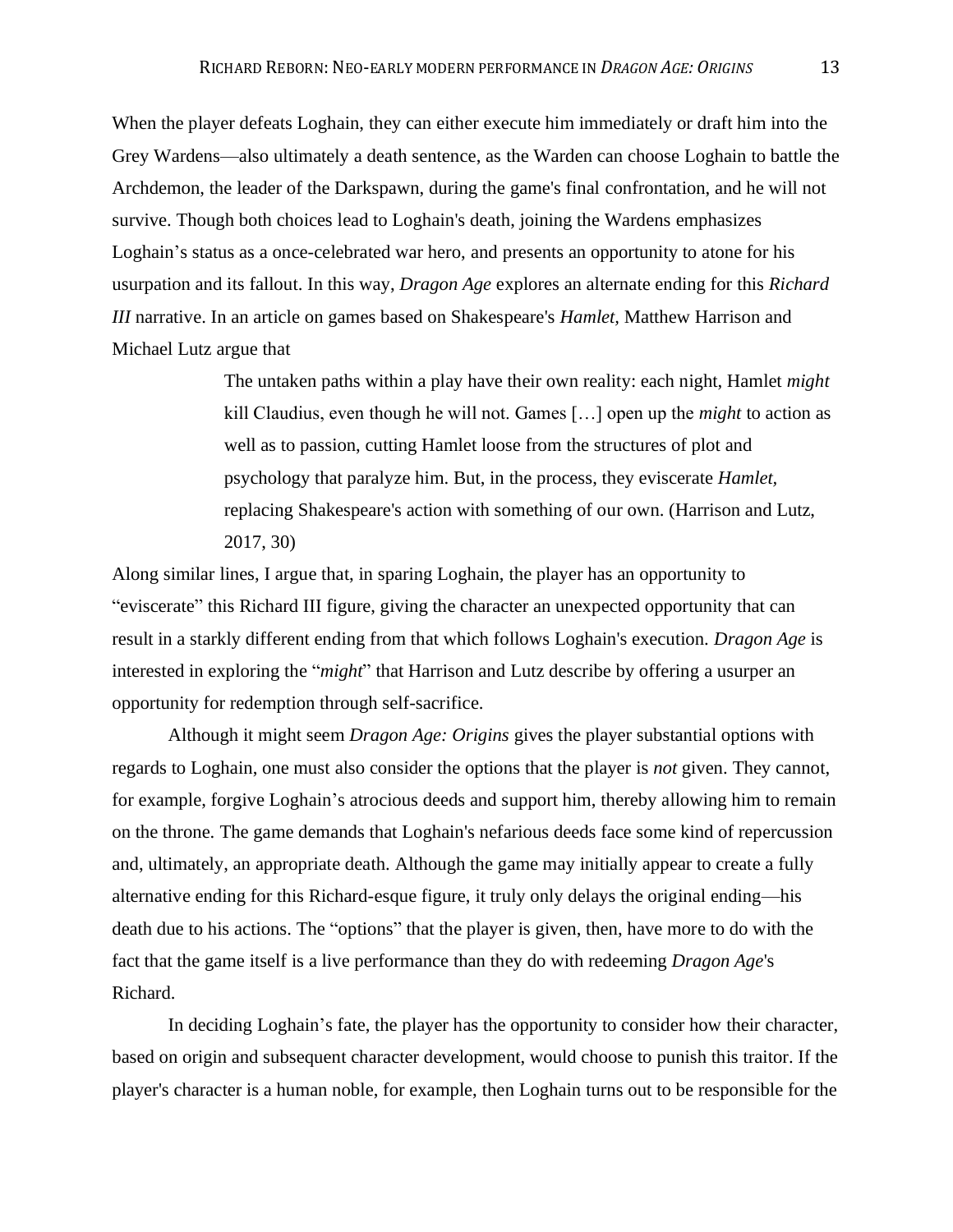death of their parents, which may color how the player "performs" their character's decision regarding Loghain's execution. By contrast, the Dwarven origin stories do not feature Loghain at all; therefore, a player performing the "role" of a dwarf might choose a different ending for the disgraced general than would a human noble. These origin stories also allow for complexity of character. For example, a dwarf who makes a traditionally "human" decision here would be playing against character type, and the player would probably need to create a justification within the game for portraying their character in this manner. The player is confined somewhat by the constraints of the game's plot, but they have considerable freedom to determine how they will "act" their role and why the character they are crafting makes the decisions that they do. Thus, the familiar, Richard-esque figure of Loghain and his inevitable execution provide the player with a particularly significant moment in which to view *Dragon Age: Origins* as a neoearly modern performance, as the game enables players to explore a shadow possibility that could have—but did not—occur in Shakespeare's work.

## Conclusion

In her article "Dramas of Recognition: *Pan's Labyrinth* and *Warm Bodies* as Accidental Shakespeare," Christy Desmet argues that certain texts "through accidents of cognition and perception become identified as Shakespeare appropriations. They exemplify just how thin the line is between 'Shakespeare' and 'Not Shakespeare'" (Christy Desmet 2017, 266). As I have reiterated throughout this article, I believe that *Dragon Age: Origins* is a text in which our cognition and perception allow for the line between "Shakespeare" and "Not Shakespeare" to grow very thin indeed. I make no claim that Loghain is intentionally based on the Bard's depiction of Richard III, but I do believe that the game developers drew—whether subconsciously or not—on aftershocks of Richard-esque figures when crafting this character, a canny war hero, who also readily betrays his own people and family to seize power. More importantly, though, I believe that the form of the game itself constitutes a work of neo-early modernism in which players are encouraged, through the multiple perspectives provided by the game's origin stories, to understand dramatic action as interactive narrative spectacle. William Worthen further argues that:

> Drama, dramatic performance, and the ways we understand them are constantly changing under the pressure of new technologies (indoor theaters, the printing of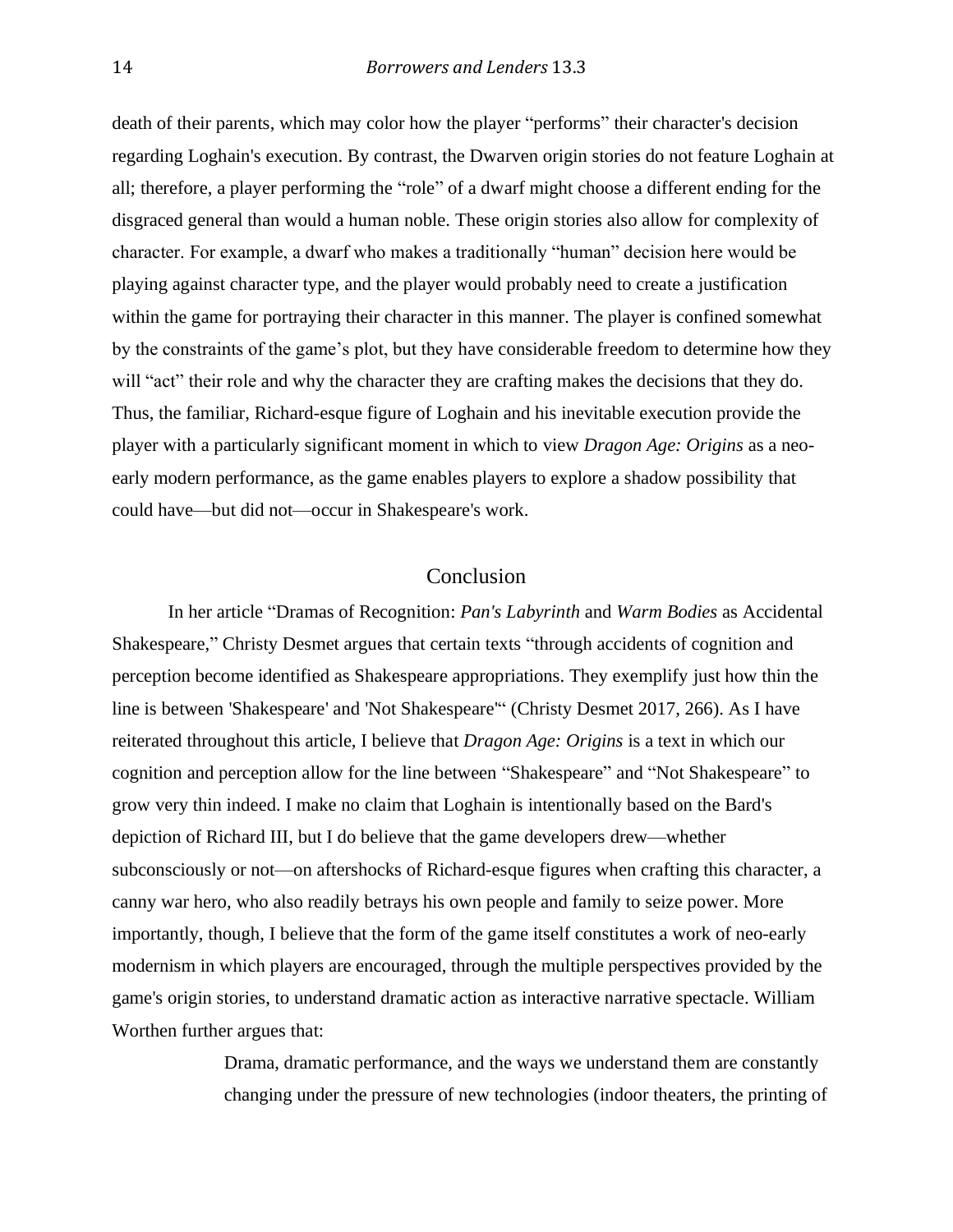plays, stage lighting, the proscenium, film, digital media) and as a result of the shifting frontiers between genres of enactment, nontheatrical as well as theatrical. Today, it shares that cultural horizon with a wide range of live and mediatized enactments, modes of dramatic writing, and of theatrical and nontheatrical performance that define what we think Shakespeare—or any scripted drama—can be made to do as performance (Worthen 2003, 2).

Roleplaying videogames help illustrate what "we think Shakespeare can be made to do as performance." The fact that *Dragon Age* does not simply replicate the plots of the plays is what renders it "neo"-early modern, rather than merely an imitation of an early modern work. In the future, it may be helpful to consider other medievalistic roleplaying videogames in the context of neo-early modernism. The interactive form of roleplaying games, combining both active participation and spectatorship, cues scholars of drama to notice the clear connection between such games and theater. This connection, and the tendency of roleplaying fantasy videogames to flirt with the themes and characters from Shakespeare's plays, indicates a need to consider not only how these games appropriate the medieval but also how they draw inspiration from Shakespeare and, therefore, appropriate the broader form of early modern drama as well.

[https://www.reddit.com/r/dragonage/comments/bvj2yi/dao\\_spoilers\\_what\\_is\\_your\\_favorite\\_ori](https://www.reddit.com/r/dragonage/comments/bvj2yi/dao_spoilers_what_is_your_favorite_origin_story/) [gin\\_story/](https://www.reddit.com/r/dragonage/comments/bvj2yi/dao_spoilers_what_is_your_favorite_origin_story/)

"Which origin 'deserved' to join the Wardens most?,":

[https://www.reddit.com/r/dragonage/comments/80h8zh/dao\\_spoilerswhich\\_origin\\_deserved\\_to](https://www.reddit.com/r/dragonage/comments/80h8zh/dao_spoilerswhich_origin_deserved_to_join_the/) [\\_join\\_the/](https://www.reddit.com/r/dragonage/comments/80h8zh/dao_spoilerswhich_origin_deserved_to_join_the/)

"Which Origin works best for future games?":

[https://www.reddit.com/r/dragonage/comments/5503cr/dao\\_spoilers\\_which\\_origin\\_works\\_best](https://www.reddit.com/r/dragonage/comments/5503cr/dao_spoilers_which_origin_works_best_for_the/) [\\_for\\_the/](https://www.reddit.com/r/dragonage/comments/5503cr/dao_spoilers_which_origin_works_best_for_the/)

<sup>1</sup> On the *Dragon Age* subreddit, one can find conversations titled "Which Origin in *Dragon Age: Origins* is your favorite and why?,":

These are just a few examples of questions related to the origin stories. Some of these questions were asked quite recently, indicating that, although the game is 10 years old, the origin stories have made it impressively replayable.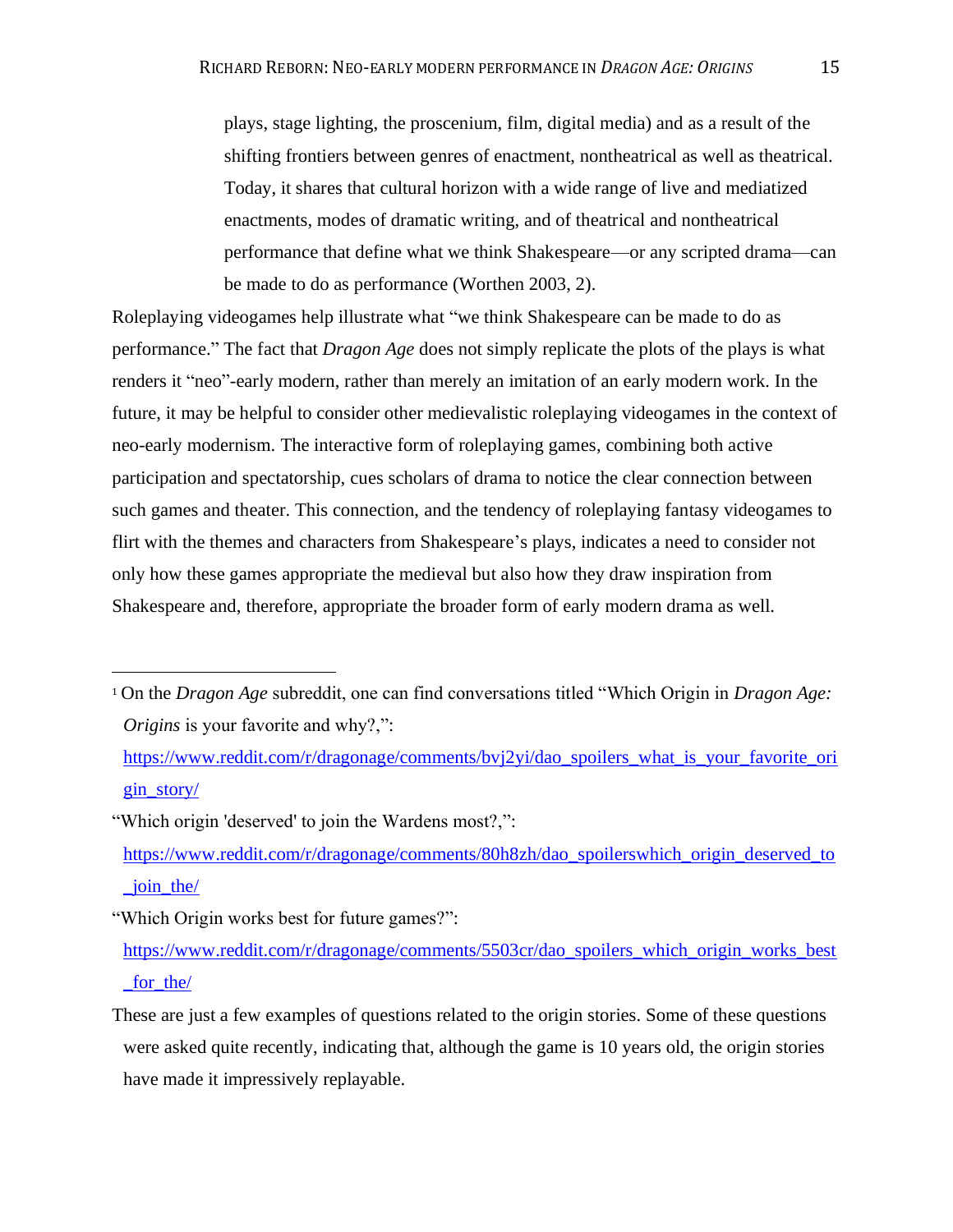#### References

- Bloom, Gina. 2018. "Introduction." *Gaming the Stage: Playable Media and the Rise of English Commercial Theater,* University of Michigan Press.
- Bushnell, Rebecca. 2020. "*The Witcher 3: Wild Hunt* as Shakespearean Theater." In *Shakespeare and Geek Culture*. Edited by Peter Holland and Andrew Hartley. Bloomsbury/Arden.
- Charnes, Linda. 1993. *Notorious Identity: Materializing the Subject in Shakespeare.* Harvard University Press.
- Conkie, Rob. 2009 "Shakespeare Aftershocks." *Shakespeare Bulletin.* Johns Hopkins University Press. Vol. 27, No. 4. 549–566.
- Debnath, Neela. 2016. "Benedict Cumberbatch is 'Sexy and Compelling' as *Richard III* in *The Hollow Crown.*" The Express: Home of the Daily and Sunday Express.
- Desmet, Christy. 2017. "Dramas of Recognition: Pan's Labyrinth and Warm Bodies as Accidental Shakespeare." In *Shakespeare/Not Shakespeare.* Edited by Christy Desmet, Natalie Loper, and Jim Casey. Balingstoke, UK: Palgrave Macmillan. 264–280.
- *Dragon Age: Origins.* 2009. Bioware.
- *Dragon Age* Subreddit. See threads entitled "Which Origin works best for future games?," Which Origin 'deserved to join the wardens the most?," and "Which Origin in *Dragon Age: Origins* is your favorite and why?"
- Edelman, Christopher. 1992. "Elizabethan Neo-Medievalism. " In *Brawl Ridiculous: Swordfighting in Shakespeare's Plays.* Manchester University Press, Manchester and New York. 38–51.
- Gerzic, Marina and Aidan Norrie. 2019. "Introduction: Medievalism and Early Modernism in Adaptations of the English Past." In *From Medievalism to Early Modernism: Adapting the English Past.* Ed. Marina Gerzic and Aidan Norrie. Routledge Studies in Medieval Literature and Culture, New York. 1–18.
- Gerzic, Marina. 2019. "Re-fashioning *Richard III:* Intertextuality, Fandom, and the (Mobile) Body in *The Hollow Crown: The War of the Roses."* In *From Medievalism to Early Modernism: Adapting the English Past.* Ed. Marina Gerzic and Aidan Norrie. Routledge Studies in Medieval Literature and Culture, New York. 188–206.
- Harrison, Matthew and Lutz, Michael. 2017. "South of Elsinore: Actions that a Man Might Play." In *The Shakespeare User.* Edited by V.M. Fazel and L. Geddes. 23–38.